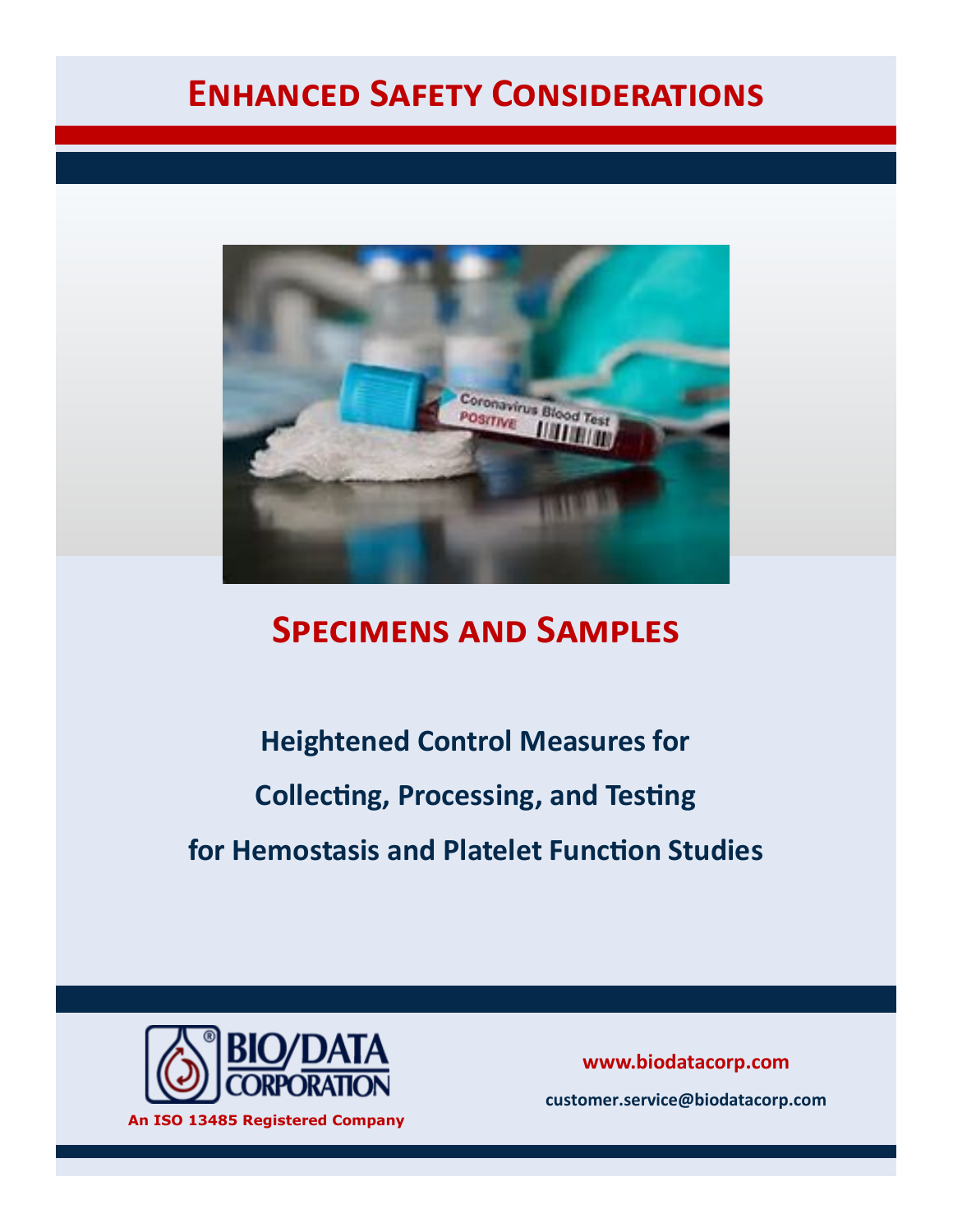"Endothelial damage and subsequent clotting is common in severe and critical COVID-19 Coronavirus. Clots in the small vessels of all organs, not only the lungs but also including the heart, the liver, and the kidney," were described by Bin Cao, MD, of the National Clinical Research Center for Respiratory Diseases in Beijing, who helped develop treatment strategies there from the beginning of the epidemic. The virus can bind to the endothelial cells and may cause damage to the blood vessel especially the microcirculation of the small blood vessels," which leads to platelet aggregation, he said. "You can imagine that it is not a myocardial infarction, it is not a stroke, it is the clots all over the body. Those on antiplatelet drugs should stay on them while checking closely for bleeding"

*- Crystal Phend, Senior Editor, MedPage Today March 24, 2020*

## **CLINICAL LABORATORIES ARE BIOSAFETY LEVEL 2 LABORATORIES**





- Post Biosafety Signs on All Entrances
- Restrict Access to Laboratory Staff Only
- Secure Locations for Drop Off, Handling and Processing Specimens
- Follow Appropriate Precautions for Specimens
- Use Disinfectants with Known Anti-Viral Activity
- Adhere to Personal Protection Equipment (PPE) Requirements
- Update and Review Personnel Training for Essential Precaution and Containment Practices
- Recommend BSL 2 Personal Protective Equipment (PPE): Gloves, Solid Front Gowns, Scrub Suits, Head Coverings, Goggles or Face Shields, and Fit-Tested Respirators (N95 or Equivalent)

## **EPA LIST N: SELECTED DISINFECTANTS AND CONTACT TIMES**

| <b>DISINFECTANT</b>                    | <b>CONTACT TIME</b> | <b>DISINFECTANT</b>                  | <b>CONTACT TIME</b> |
|----------------------------------------|---------------------|--------------------------------------|---------------------|
| Sodium Hypochlorite                    | 1 Minute            | Clorox <sup>®</sup> Germicidal Spray | 1 Minute            |
| Asepticare                             | 2 Minutes           | Clorox <sup>®</sup> QS               | 2 Minutes           |
| Lysol <sup>®</sup> All Purpose Cleaner | 2 Minutes           | Lonza Disinfectant Wipes Plus        | 4 Minutes           |
| <b>Purell Disinfectant Wipes</b>       | 5 Minutes           | <b>PureBright Germicidal Bleach</b>  | 5 Minutes           |
| <b>CPPC Ultra Bleach 2</b>             | 5 Minutes           | Maguat (Various)                     | <b>10 Minutes</b>   |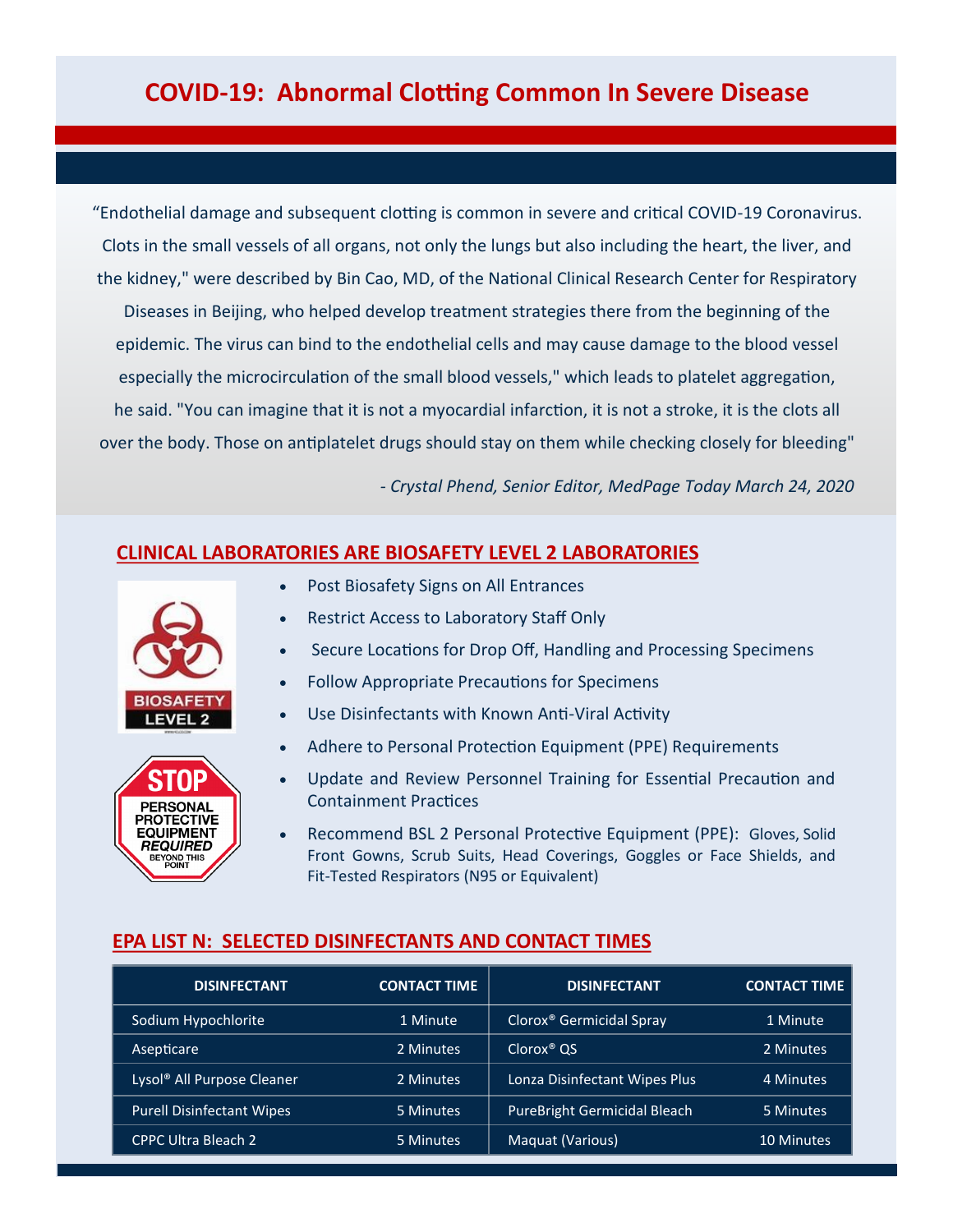# **SUMMARY OF BSL 2 SAFETY PRACTICES**

| <b>BIOSAFETY</b><br><b>LEVEL</b> | <b>AGENTS</b>                                                                                                                                                | <b>PRACTICES</b>                                                                                                                                                                                                                           | <b>SAFETY EQUIPMENT</b><br><b>Primary Barriers</b>                                                                                                                                                                                                                                                               | <b>FACILITIES</b><br><b>Second Barriers</b>      |
|----------------------------------|--------------------------------------------------------------------------------------------------------------------------------------------------------------|--------------------------------------------------------------------------------------------------------------------------------------------------------------------------------------------------------------------------------------------|------------------------------------------------------------------------------------------------------------------------------------------------------------------------------------------------------------------------------------------------------------------------------------------------------------------|--------------------------------------------------|
| $\mathbf{1}$                     | Not Known to<br><b>Consistency Cause</b><br>Disease in Healthy<br><b>Adults</b>                                                                              | Standard<br>Microbiological<br><b>Practices</b>                                                                                                                                                                                            | None Required                                                                                                                                                                                                                                                                                                    | Laboratory Bench<br>and Sink Required            |
| $\overline{2}$                   | <b>Agents Associated</b><br>with Human Disease<br>Routes of<br><b>Transmission Include</b><br>Percutaneous Injury,<br>Ingestion, Mucous<br>Membrane Exposure | <b>BSL-1 Practice Plus:</b><br>Limited Access;<br><b>Biohazard Warning</b><br>Signs; Sharps<br>Precautions Biosafety<br><b>Manual Defining Any</b><br><b>Needed Waste</b><br>Decontamination<br>or Medical<br><b>Surveillance Policies</b> | <b>Primary Barriers:</b><br>Class I or Il BSCs or<br><b>Other Physical</b><br><b>Containment Devices</b><br>Used for All<br>Manipulations of<br><b>Agents that Cause</b><br><b>Splashes or Aerosols</b><br>of Infectious Materials;<br>PPEs: Laboratory<br>Coats; or Gloves; Face<br><b>Protection As Needed</b> | <b>BSL-1 Plus:</b><br><b>Autoclave Available</b> |

# **REVIEW / UPDATE 6 CORE PROCESS**

- 1. Appropriate Use and Disposal of PPE at Each **Workstation**
- 2. Proper Collection, Transportation, Acceptance, Retention and Disposal of Specimens
- 3. Centrifuge Specimens in a Rotor with Safety Cups or in Un-Opened Primary Specimen Collection Tubes
- 4. Keep Test Specimens, Samples and Aliquots Capped at All Times
- 5. Decontaminate Work Area and Instrumentation, Centrifuges, and Pipettes Periodically
	- a. Know the Required Contact Time for Disinfectant Solution in Use
	- b. Wash or Sanitize Hands Thoroughly After De-Gloving
- 6. Follow UN3373 (Category B) Regulations for Packaging and Shipping of Samples to Reference Laboratories or the Procedure Provided by the Reference Laboratory

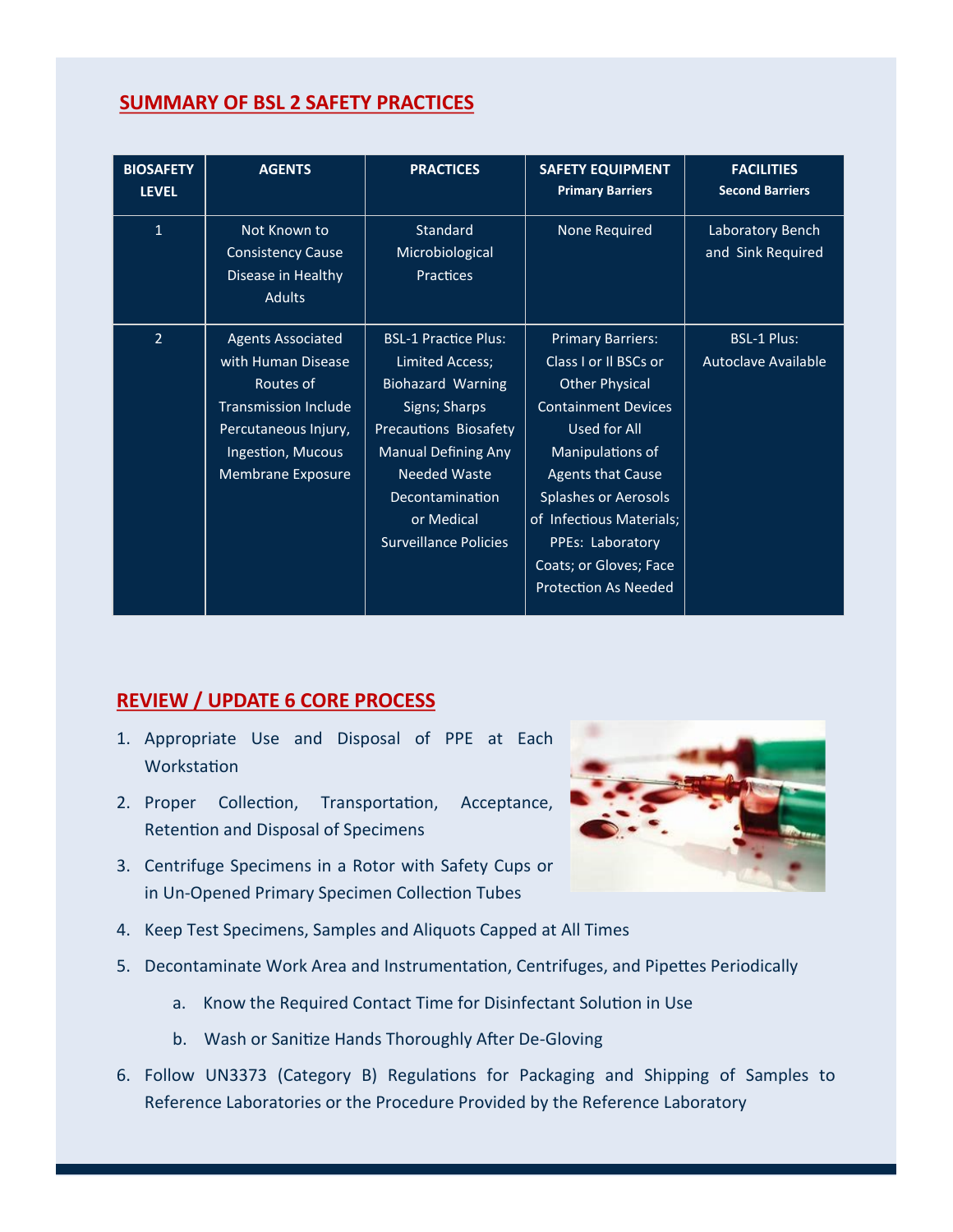# **Specimen Collection and Sample Preparation**

### **SPECIMEN COLLECTION:**

- 1. Put On PPE as Required by Laboratory or Hospital Policy Prior to Entering the Patient Room
- 2. Take Only the Supplies Necessary to Collect and Secure the Test Specimen (s)
	- a. Use Evacuated Specimen Collection Tubes
	- b. Label the Tubes and Biohazard Transport Bag Prior to Entering the Patient Room
		- i. Verify Patient Identification at the Bedside
- 3. Prepare the Venipuncture Site in Accordance with Laboratory Policy
- 4. Collect the Required Number of Tubes Using a Winged Needle Collection Kit
- 5. Place the Specimen Tubes in the Labeled Biohazard Specimen Transport Bag
- 6. Dispose of the Winged Needle Set, Tourniquet, and Other Used Items in the Proper Biohazard Waste Containers in the Patient Room
- 7. Exit the Patient Room with the Bagged Specimen **Tubes**
- 8. Remove PPE in Accordance with Hospital **Instructions**



- 9. Wash or Sanitize Hands Thoroughly
- 10. Re-Glove and Place the Bagged Specimen Collection Tubes Into a Second Labeled Biohazard Specimen Transport Bag, then De-Glove
- 11. Transport the Specimen to the Laboratory Processing Area

*NOTE: It is Especially Important to Assess the Specimens for Acceptability. Hemolyzed, Lipemic or Icteric Specimens Must be Rejected and Properly Disposed of as Infectious Waste.* 

#### **SAMPLE PREPARATION:**

- 1. Put On the PPE Required by Laboratory Policy / BSL 2 Guidelines
- 2. If the Workstation, Centrifuge or Analyzer Appear Contaminated or Have Been Used Previously, Decontaminate the Area and Instrumentation with an Approved Disinfectant

a. Make Sure to Observe the Required Contact Time for Effective Decontamination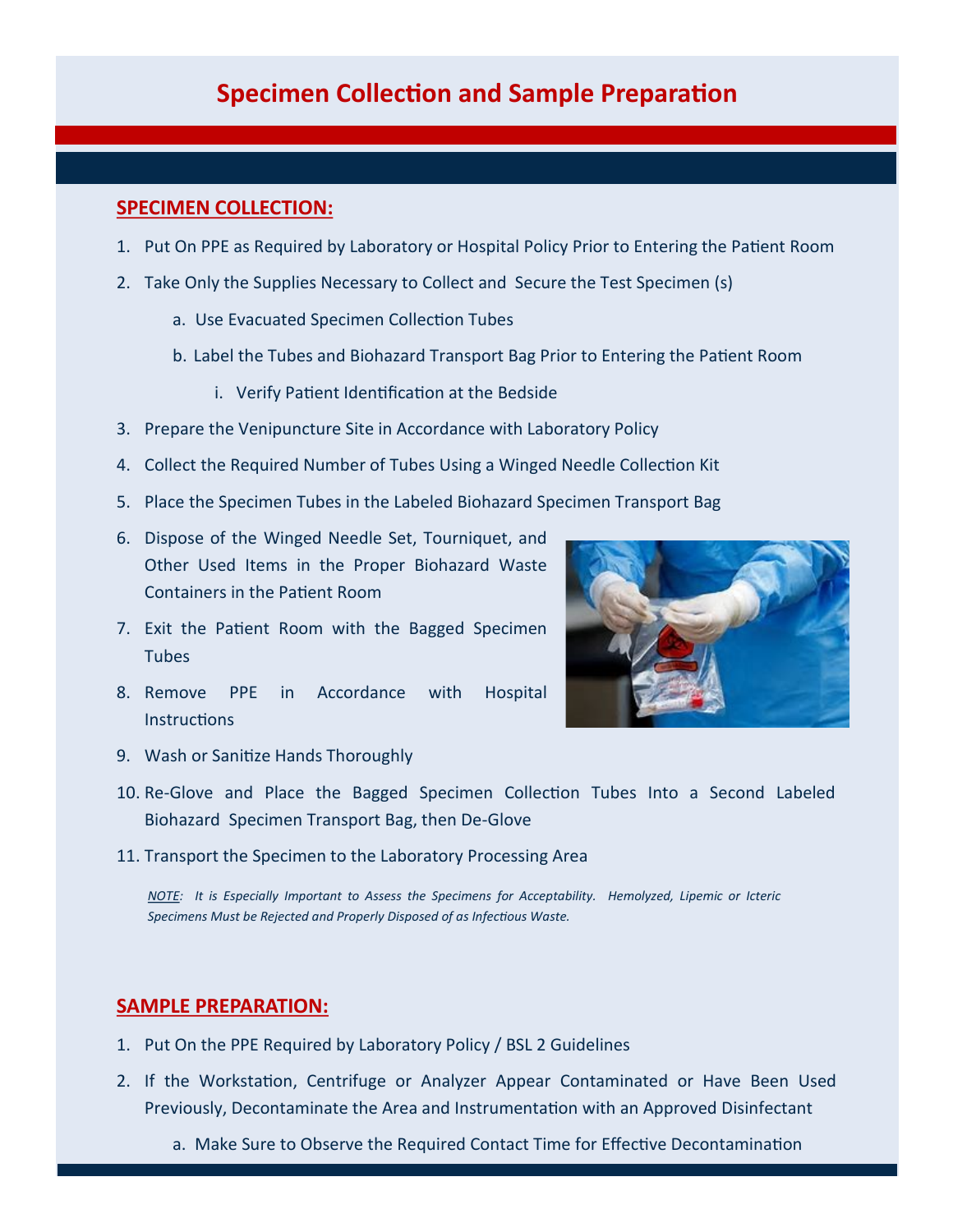- 3. Confirm Patient Identification by Checking the Test Request
- 4. Place the Closed Specimen Collection Tubes in a Centrifuge Rotor with Biosafety Cups or Use a Centrifuge in a Biosafety Hood or Enclosure
- 5. Follow Laboratory Procedure for the Preparation of Platelet Rich Plasma



- 6. To Harvest the Platelet Rich Plasma, Carefully Open One Specimen Collection Tube at a Time
	- a. Cover the Cap with a 2 x 2 Gauze Pad to Contain Any Aerosolization while Removing the Cap
- 7. Transfer PRP to a Labeled Plastic Sample Tube Using an Electronic Pipette Preset to a Low Dispense Rate
- 8. Carefully Re-Cap the Specimen Collection Tube
- 9. Tightly Cap the Labeled Plastic Sample Tube
- 10. Repeat with Each Specimen Collection Tube
- 11. Dispose of All Pipette Tips as Biohazardous Waste

# **PREPARE PLATELET POOR PLASMA (PPP) OR PLATELET FREE PLASMA (PFP) AFTER HARVESTING PLATELET RICH PLASMA (PRP):**

- 1. Return the Closed Specimen Collection Tubes to the Centrifuge (as above) and Follow the Laboratory Procedure for the Preparation of Platelet Poor or Platelet Free Plasma
- 2. To Harvest the Platelet Poor or Platelet Free Plasma, Carefully Open One Specimen Collection Tube at a Time
	- a. Cover the Cap with a 2 x 2 Gauze Pad to Contain Any Aerosolization while Removing the Cap
- 3. Transfer PPP or PFP to a Labeled Plastic Sample Tube Using an Electronic Pipette Preset to a Low Dispense Rate and then Re-Cap the Specimen Collection Tube
- 4. Tightly Cap the Labeled Plastic Sample Tube
- 5. Repeat with Each Specimen Collection Tube



*NOTE: For Coagulation Tests, Follow the Platelet Poor or Platelet Free Plasma Instructions .*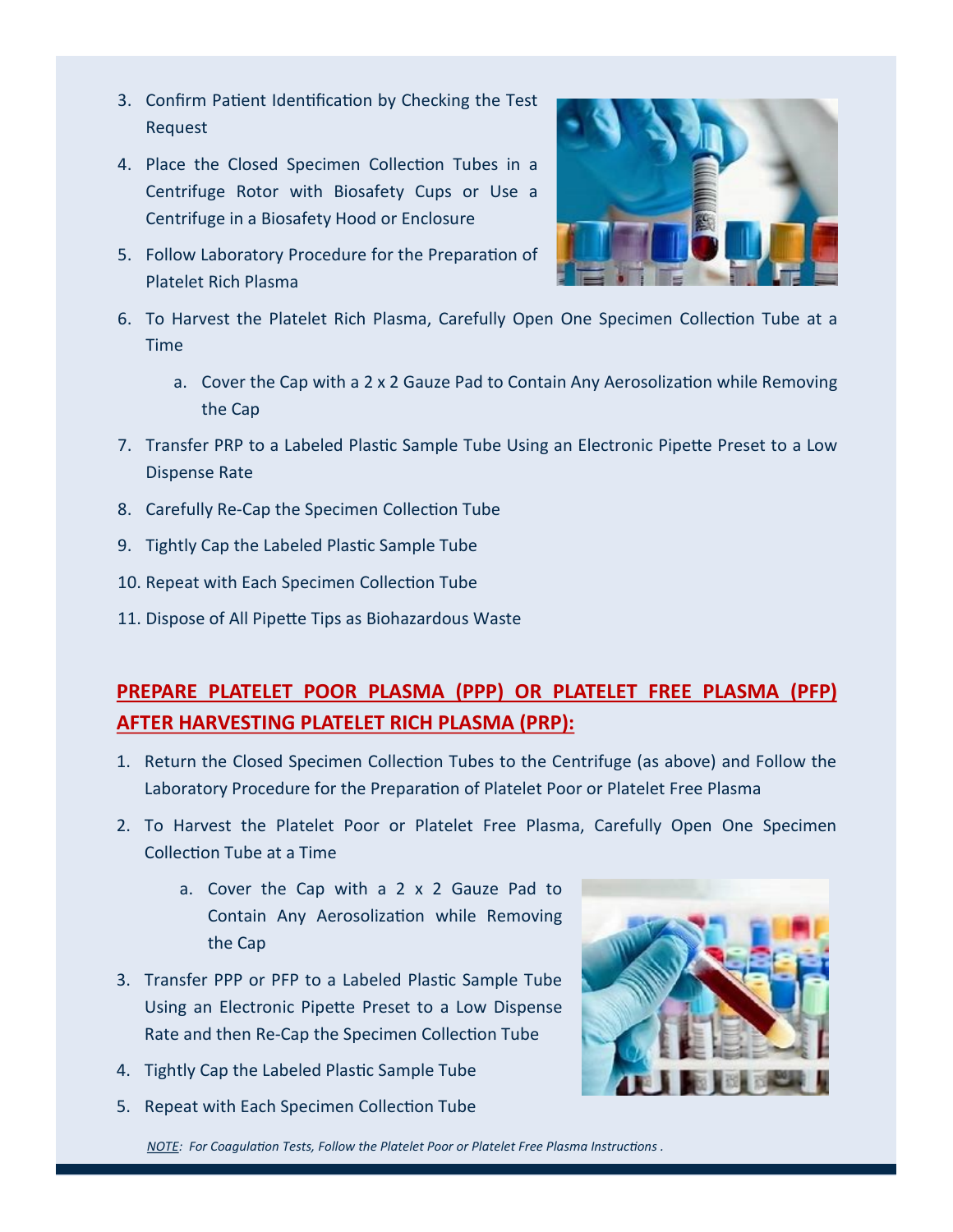# **Performing Light Transmission Aggregometry (LTA) Testing**

## **SPECIAL CONSIDERATIONS**

- 1. Discuss the Use of a Known Donor Once per Week, Month, or Reagent Lot with the Laboratory's Medical Director Approval Instead of on Each Day of Testing
- 2. For Ristocetin CoFactor Activity Assays, Prepare One Standard Curve per Test Kit or Reagent Lot Rather than Preparing a New Standard Curve for Each Day of Testing if Approved by the Laboratory's Medical or Technical Director
- 3. Dispose of Reagents and Controls as Biohazardous Waste at the End of Each Day of Testing
	- a. Do Not Return the Un-Used Portions of the Reagents, Reference or Control Plasmas to the Laboratory Refrigerator
- 4. After the PAP-8E Reports Print in the Laboratory Workspace, Use the "Clip" Feature to Easily Email the Results to the Medical Director for Review
	- a. Avoid Taking the Analyzer Printout Out of the Laboratory

## **TEST PROCEDURE**



- 1. Put On Required PPE
- 2. Decontaminate Workspace and Aggregometer if Necessary
- 3. Take Reagents and Control Plasmas Out of the Refrigerator
	- a. Refrigerator Handles Should Be Decontaminated On a Routine Basis
- 3. Reconstitute Reagents According to the Manufacturer's Instructions, Tightly Re-Capping Each Vial After the Diluent is Added
- 4. Set Up the Test Cuvettes for Blanking and Test Samples, Properly Labeling Each
- 5. Add a Plastic Coated Stir Bar to Each Test Cuvette
- 6. Transfer the Required Volumes of PRP and PPP to the Appropriate Cuvettes Using an Electronic Pipette
	- a. Set the Electronic Pipette Dispense Rate to 3 or Lower
- 7. Dispose of the Pipette Tips in a Biohazard Waste Container
- 8. Follow the Aggregometer Manufacturer's Instructions for Use to Perform the Tests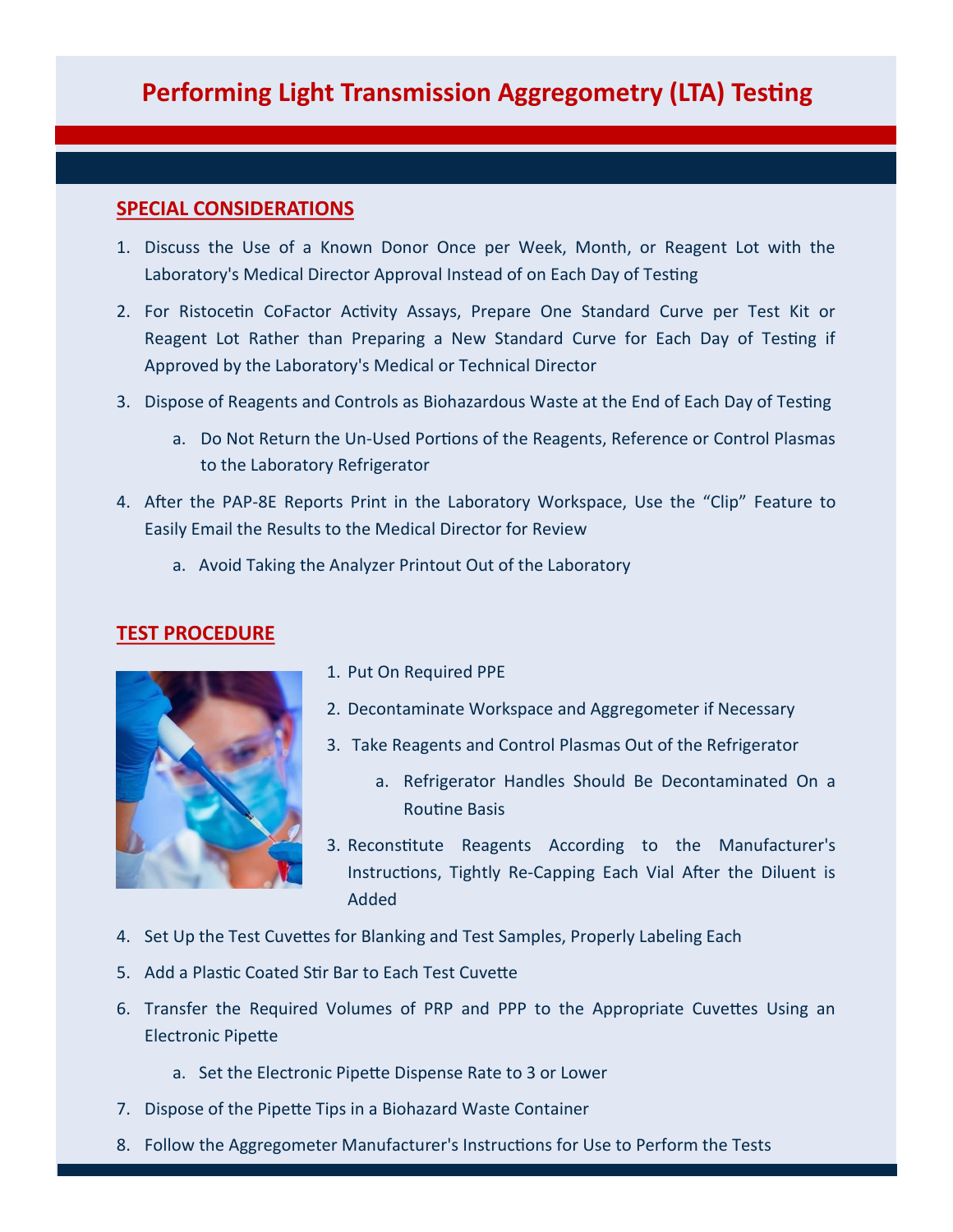- a. Set the Electronic Pipette to a Dispense Rate of 3
- b. Discharge the Reagent Into the Center of the Test Cuvette
- c. Dispose of the Pipette Tips in a Biohazard Waste Container



- 9. Re-Cap Each Reagent After Aspirating the Required Volume
- 10. Once the Tests are Complete, Dispose of the Blank and Test Cuvettes in an Appropriate Biohazardous Waste Container
- 11. Pipette Tips, Cuvettes and Stir Bars are Clearly Marked with as "Do Not Re-Use" Symbol:



( $\lambda$ ) Do Not Rinse and Re-Use Cuvettes or Stir Bars

- 12. Properly Dispose of Remaining Specimens, Test Samples, Reagents and Other Materials Used in the Testing Process
- 13. Decontaminate the Work Area and Aggregometer Using an EPA Approved Disinfectant
	- a. Ensure the Disinfectant's Required Contact Time is Observed
- 14. Remove and Dispose of PPE in Accordance with Laboratory Policy *NOTE: Glasses and Contact Lenses are Not PPE*

# **REFERENCES**

- *Phend, C. COVID-19: Abnormal Clotting Common in More Severe Disease. MedPage Today. 24 Mar 2020.*
- *Laboratory Biosafety Guidance Related to the Novel Coronavirus (2019-nCoV). Interim Guidance. World Health Organization. 12 Feb 2020.*
- *lwen, P.C., et al, Safety Considerations in the Laboratory testing of Specimens Suspected or Known to Contain the Severe Respiratory Syndrome Coronavirus 2 (SARS-CoV-2). Am J Clin Path, XX: 1 - 4. 2020.*
- *Trapotsis, A. Do You Know the Difference in Laboratory Biosafety Levels 1, 2, 3 & 4? Consolidated Sterilizer Systems. Undated.*
- *List N: Products with Emerging Viral Pathogens ANO Human Coronavirus Claims for use against*  SARSÂ-Cov-2. www.epa.gov/pesticide-registration/list-s-disinfectants-use-against-sars-cov-2. 3 Mar *2020.*
- *Beating Hemolysis: Techniques vs Tools. Clinical Lab Manager. 20 Nov 2019.*
- *Clinical and Laboratory Standards Institute (CLSI). Platelet Function Testing by Aggregometry; Approved Guideline. CLSI Document H58-A. CLSI. Wayne, PA. 2008.*
- *PAP-8E Decontamination Procedure, Document #800140. Mar 2020. Bio/Data Corporation.*
- *Guidelines for Safe Work Practices in Human and Animal Medical Diagnostic Laboratories. Recommendations of a CDC Convened Blue Ribbon Panel, 6 Jan 2012.*